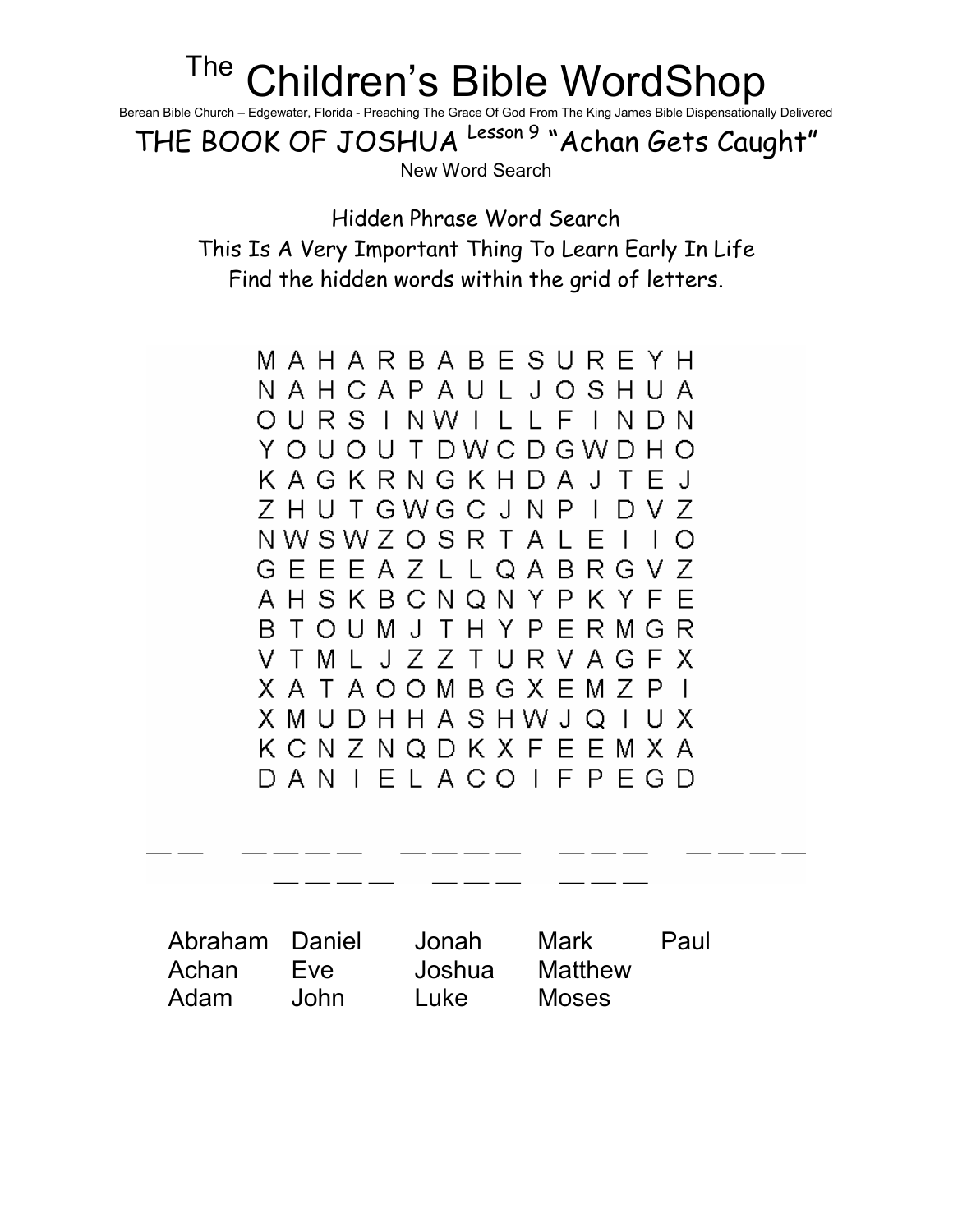P1 Remember from last time, Joshua had sent spies to the city of Ai. The spies

returned and said the city was small and only a small army could defeat them.

P2 At the attack on Ai the soldiers of Israel were driven back.

P3 God told Joshua that someone had taken stuff from the city of Jericho against his commands.

P4 This is why they could not defeat Ai. God is holy and expects his people to do what he says.



P5 God tells Joshua that to make things right again the disobedient must be punished.



P6 So God ordered all the tribes of Israel to line up the next morning so that the person responsible could be chosen.

P7 Josh 7:14 In the morning therefore ye shall be brought according to your tribes: and it shall be, that the tribe which the LORD taketh shall come according to the families thereof; and the family which the LORD shall take shall come by households; and the household which the LORD shall take shall come man by man.

P8 Josh 7:16 So Joshua rose up early in the morning, and brought Israel by their tribes; and the tribe of Judah was taken:

P9 Josh 7:17 And he brought the family of Judah; and he took the family of the Zarhites: and he brought the family of the Zarhites man by man; and Zabdi was taken:

P10 Josh 7:18 And he brought his household man by man; and Achan, the son of Carmi, the son of Zabdi, the son of Zerah, of the tribe of Judah, was taken.

P11 God shows Joshua that Achan was the person who caused all of Israel to sin.

P12 Joshua talks to Achan.

P13 Josh 7:19 And Joshua said unto Achan, My son, give, I pray thee, glory to the LORD God of Israel, and



make confession unto him; and tell me now what thou hast done; hide it not from me.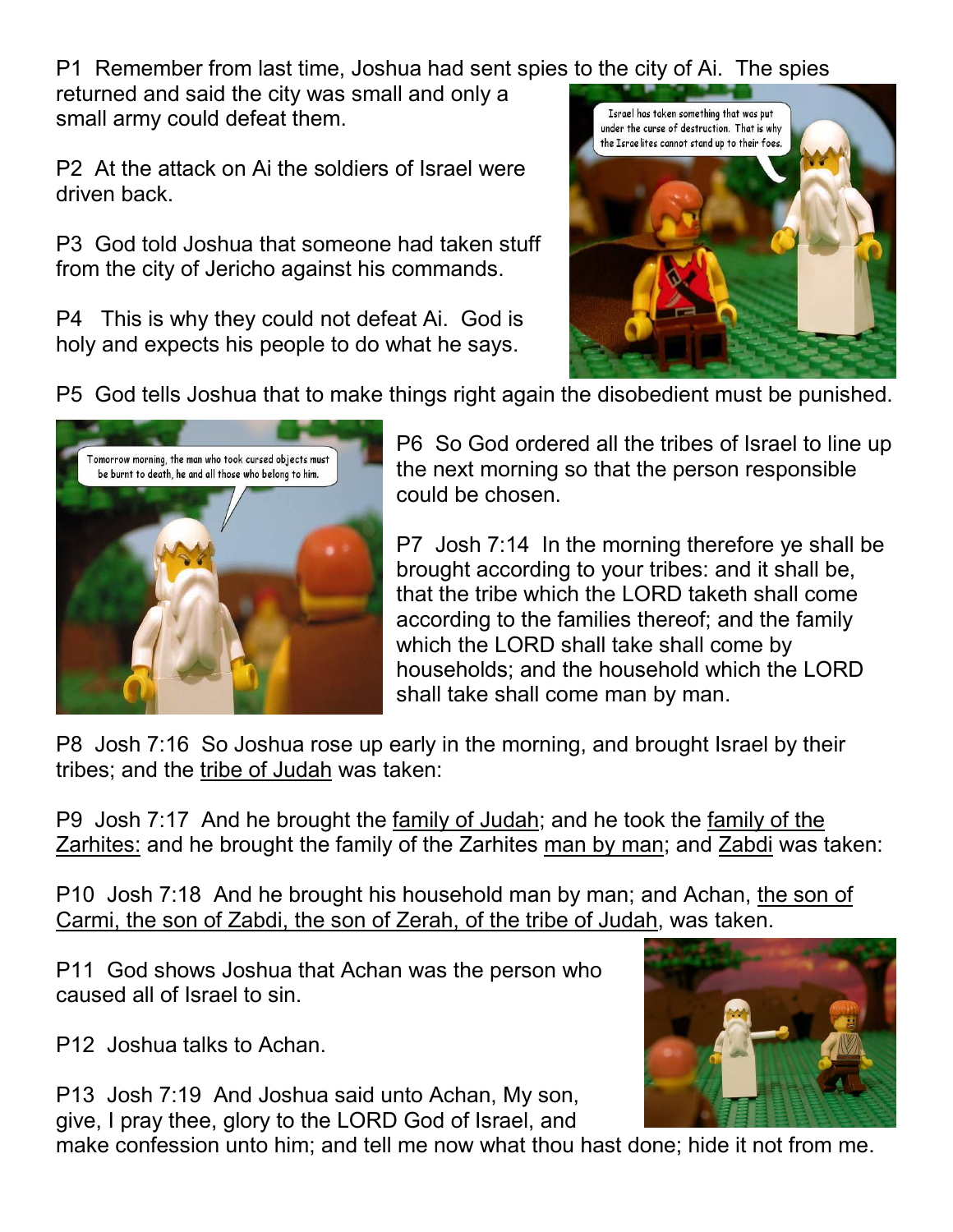P14 Josh 7:20 And Achan answered Joshua, and said, Indeed I have sinned against the LORD God of Israel, and thus and thus have I done:



P16 Josh 7:22 So Joshua sent messengers, and they ran unto the tent; and, behold, it was hid in his tent, and the silver under it. 23 And they took

## P15 Read this cartoon

Amongst the loot I saw a beautiful Babylonian robe, two hundred shekels of silver, and gold bar. They are hidden in the ground in my tent.



them out of the midst of the tent, and brought them unto Joshua, and unto all the children of Israel, and laid them out before the LORD.



P19 Josh 7:24 And Joshua, and all Israel with him, took Achan the son of Zerah, and the silver, and the garment, and the wedge of gold, and his sons, and his daughters, and his oxen, and his asses, and his sheep, and his tent, and all that he had: and they brought them unto the valley of Achor.

P17 Judgment for doing wrong comes quickly in the Old Testament!!!



P20 The punishment may see like too much punishment to us today but remember three things. 1. God is holy and demands justice. 2. Achan had everything he needed already. 3. God warned them before Not to do what Achan did.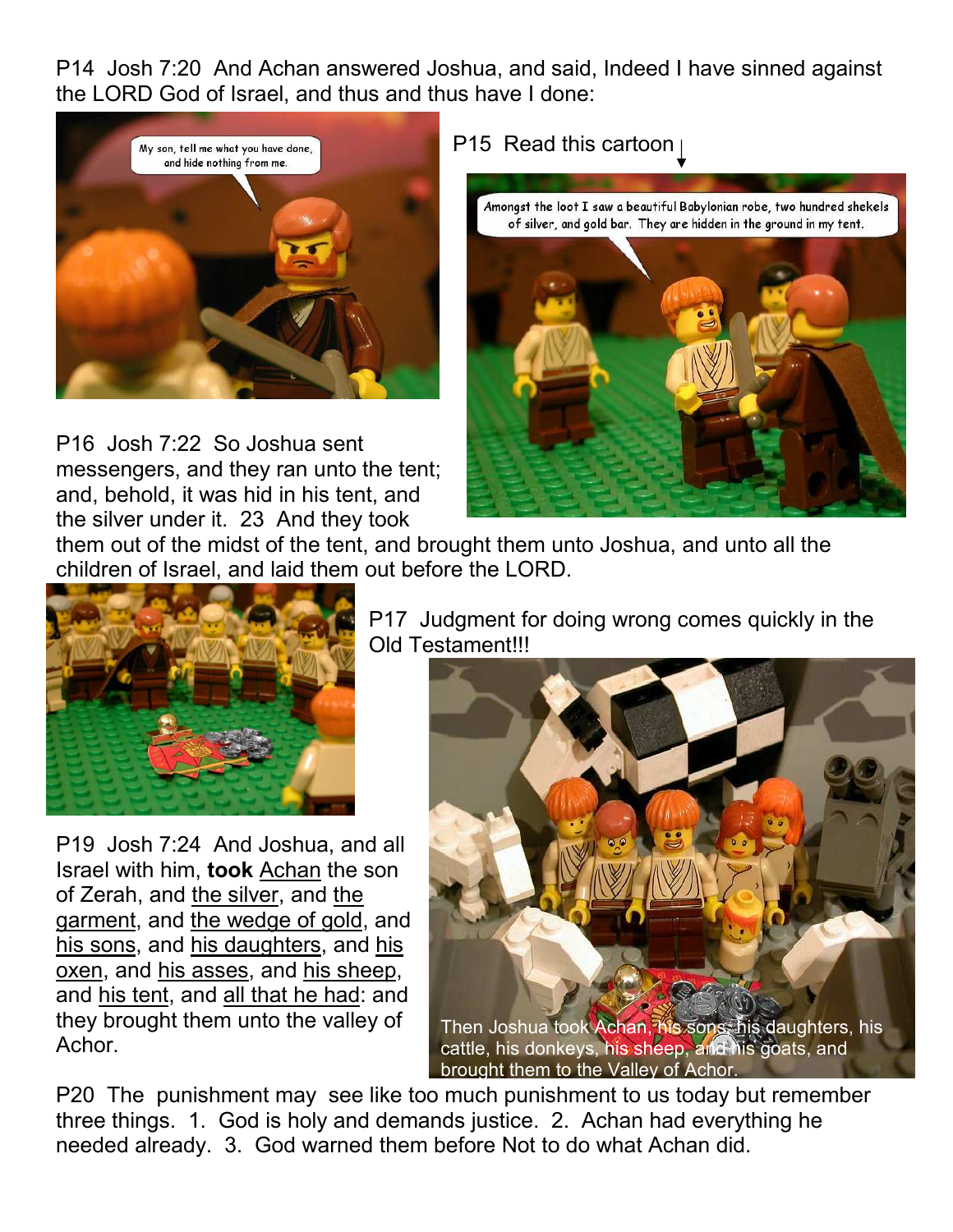P21 Josh 7:25 And Joshua said, Why hast thou troubled us? the LORD shall trouble thee this day. And all Israel stoned him with stones, and burned them with fire, after they had stoned them with stones.

P22 Josh 7:26 And they raised over him a great heap of stones unto this day. So the LORD turned from the fierceness of his anger. Wherefore the name of that place was called, The valley of Achor, unto this day.



P23 The name Achor means "trouble". So they named the place where the killed Achan and his family the "valley of trouble".

P24 They did this because the sin of Achan brought trouble to the nation of Israel.

P25 Sin always brings trouble!! Every time you lie, cheat, steal or cause disharmony in your family just remember the sin of Achan!



P26 Now that the sin had been delt with it was time to get back to work.

P27 Josh 8:1 And the LORD said unto Joshua, Fear not, neither be thou dismayed:

P28 take all the people of war with thee, and arise, go up to Ai:

P29 see, I have given into thy hand the king of Ai, and his people, and his city, and his land:

P29 Josh 8:2 And thou shalt do to Ai and her king as thou didst unto Jericho and her king: only the spoil thereof, and the cattle thereof, shall ye take for a prey unto yourselves: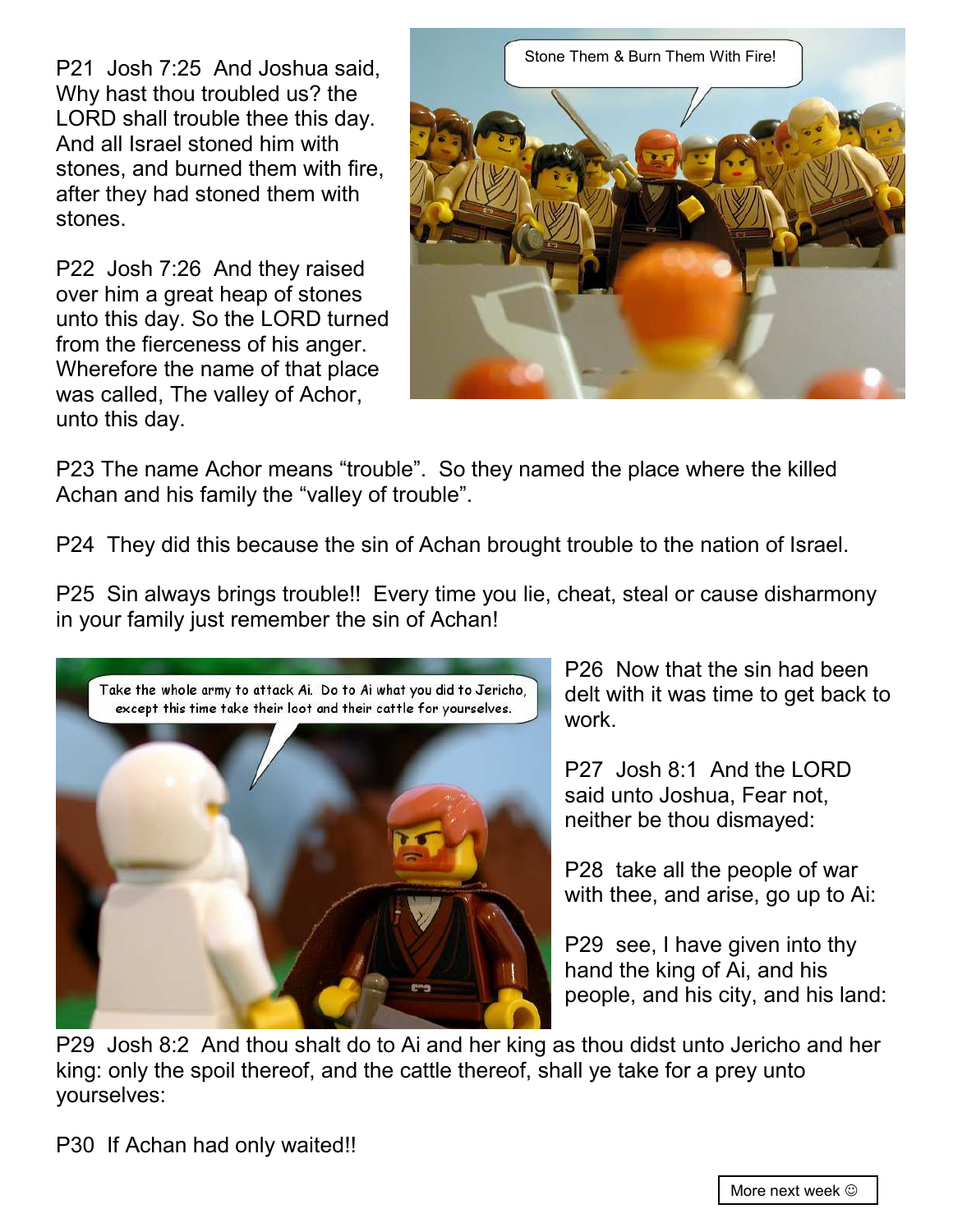$\mathbb{Q}$ think >>Think >>>> THink >>>> THInk >>>> THINk >>>> "THINK"

- 1. What did Achan do?
- 2. What does P30 mean?
- 3. What does sin bring?
- 4. What happened to Achan and all he had?
- 5. What did you learn today?